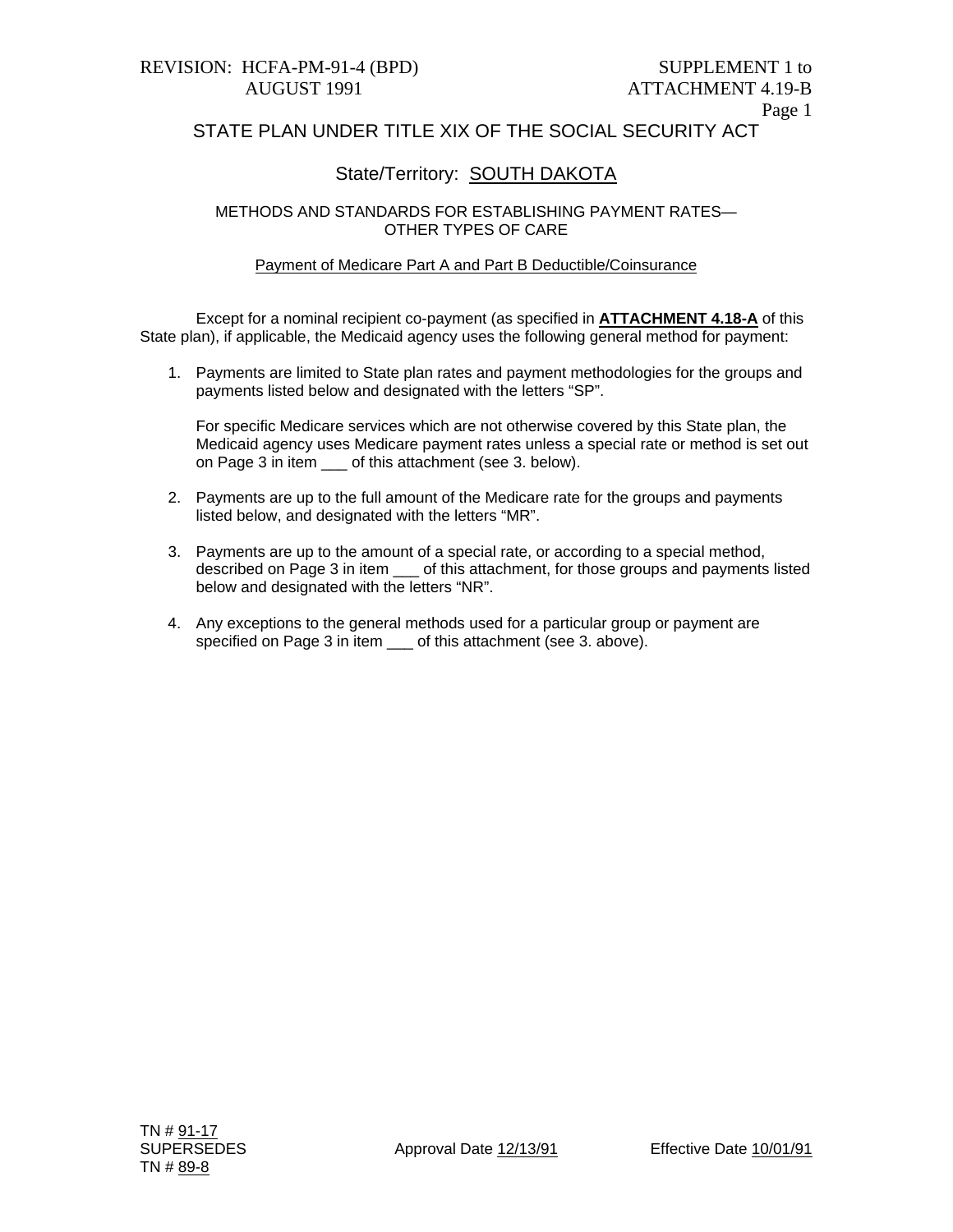# STATE PLAN UNDER TITLE XIX OF THE SOCIAL SECURITY ACT

## State/Territory: **SOUTH DAKOTA**

METHODS AND STANDARDS FOR ESTABLISHING PAYMENT RATES— OTHER TYPES OF CARE

#### Payment of Medicare Part A and Part B Deductible/Coinsurance

| QMBs:                            | Part A |     | <b>MR</b> Deductibles <b>MR</b> Coinsurance |             |
|----------------------------------|--------|-----|---------------------------------------------|-------------|
|                                  | Part B |     | <b>MR</b> Deductibles <b>MR</b> Coinsurance |             |
| Other<br>Medicaid<br>Recipients: | Part A |     | <b>MR</b> Deductibles <b>MR</b> Coinsurance |             |
|                                  | Part B |     | <b>MR</b> Deductibles <b>MR</b> Coinsurance |             |
| Dual:<br>Eligible<br>(QMB Plus): | Part A |     | <b>MR</b> Deductibles <b>MR</b> Coinsurance |             |
|                                  | Part B | MR. | Deductibles MR                              | Coinsurance |